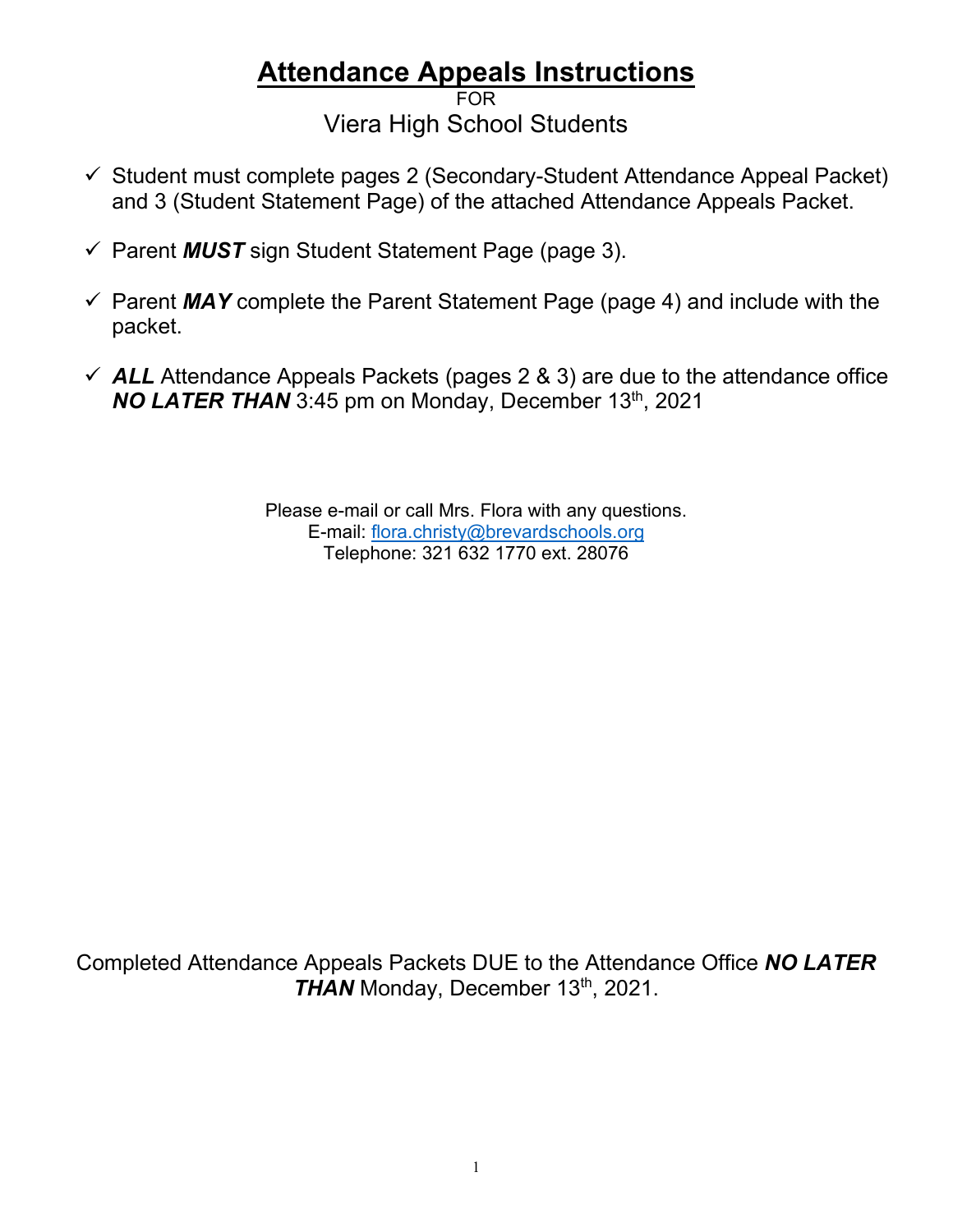| SECONDARY - STUDENT ATTENDANCE APPEAL PACKET |
|----------------------------------------------|
|----------------------------------------------|

Name: etc. Alternative Crade Level: Crade Level: Date:

| <b>Period</b>           | <b>COURSE</b> | <b>TEACHER</b> | <b>SEMESTER</b><br><b>GRADE (A-F)</b> | <b>TEACHER</b><br><b>SIGNATURE</b> |
|-------------------------|---------------|----------------|---------------------------------------|------------------------------------|
| 1                       |               |                |                                       |                                    |
| $\mathbf{2}$            |               |                |                                       |                                    |
| $\mathbf{3}$            |               |                |                                       |                                    |
| $\overline{\mathbf{4}}$ |               |                |                                       |                                    |
| $5\phantom{a}$          |               |                |                                       |                                    |
| 6                       |               |                |                                       |                                    |
| 7                       |               |                |                                       |                                    |

- A. Complete the top portion of this page and circle the period(s) and course(s) for which you are applying for a waiver.
- B. Complete the statement page provided. Include any documentation in support of your absences that have not been submitted to the attendance office.

Please reference the printout you were given for which classes you need to apply for the attendance appeal. Any period with 9 or more absences are classes you are in jeopardy of failing.

Once you have completed the above-specified steps, you are required to turn in your appeals packet to the Attendance office or cafeteria. It must be turned in no later than Monday, December 13<sup>th</sup>, 2021.

You will be notified in writing of the Attendance Appeal Committee decision.

## **FAILURE TO COMPLETE THE STUDENT STATEMENT PAGE WILL INVALIDATE YOUR REQUEST.**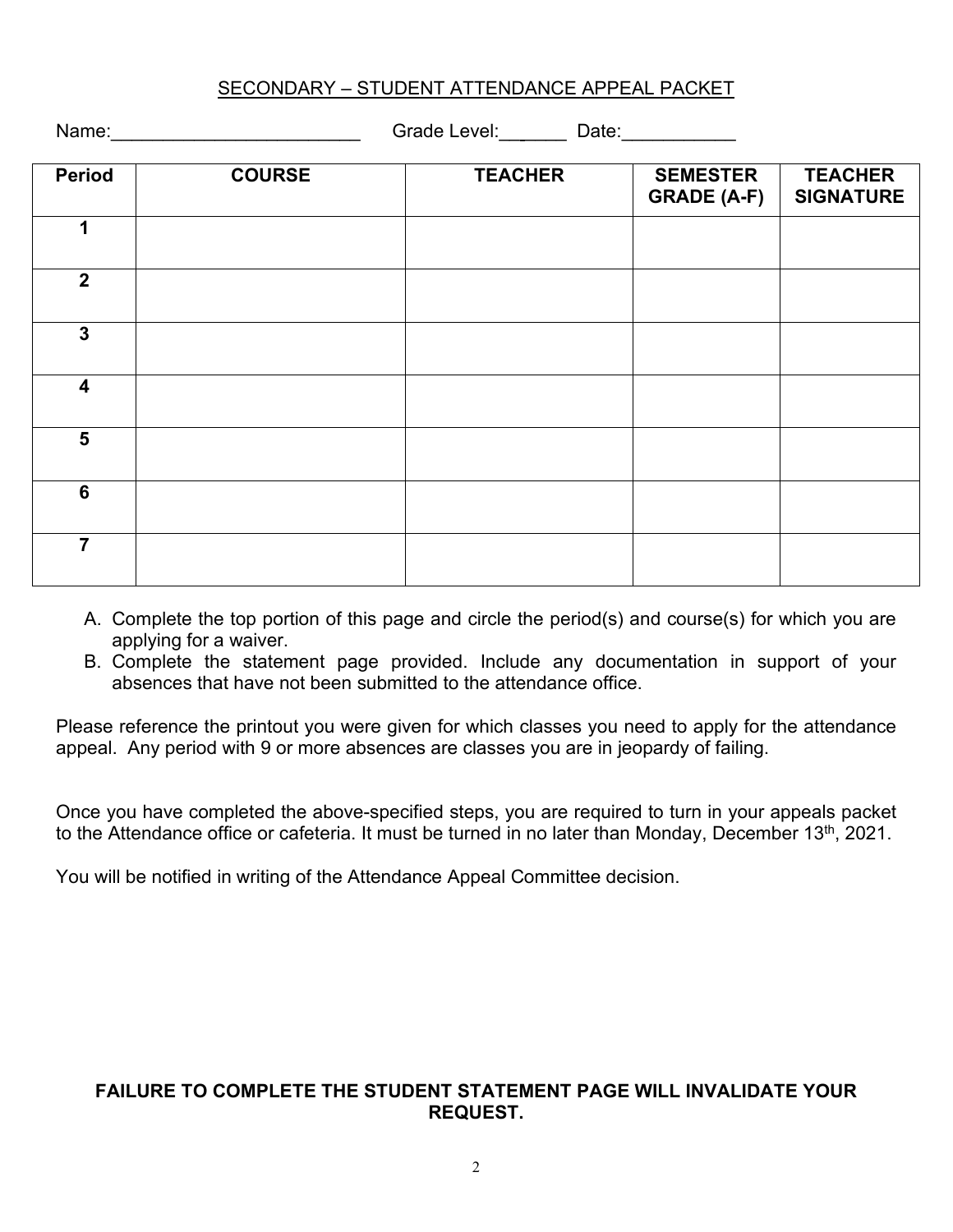## **SECONDARY STUDENT STATEMENT PAGE**

On this page please explain why you have exceeded the number of absences permitted. You should also state why you believe you should be considered for an appeal to the attendance policy to receive full course credit. You are invited to include any documentation that you believe will assist you in your efforts to receive this appeal.

Dear Attendance Appeal Committee:

*I, am applying for an attendance appeal because:*

*(Use the back of this page as necessary.)*

Sincerely,

Student Signature Date Date Date

I acknowledge that my child is applying for an attendance appeal for one or more course(s) during the 1st semester of the 2021-2022 school year.

Parent/Guardian Signature Date Date

Home Telephone North Telephone North Telephone